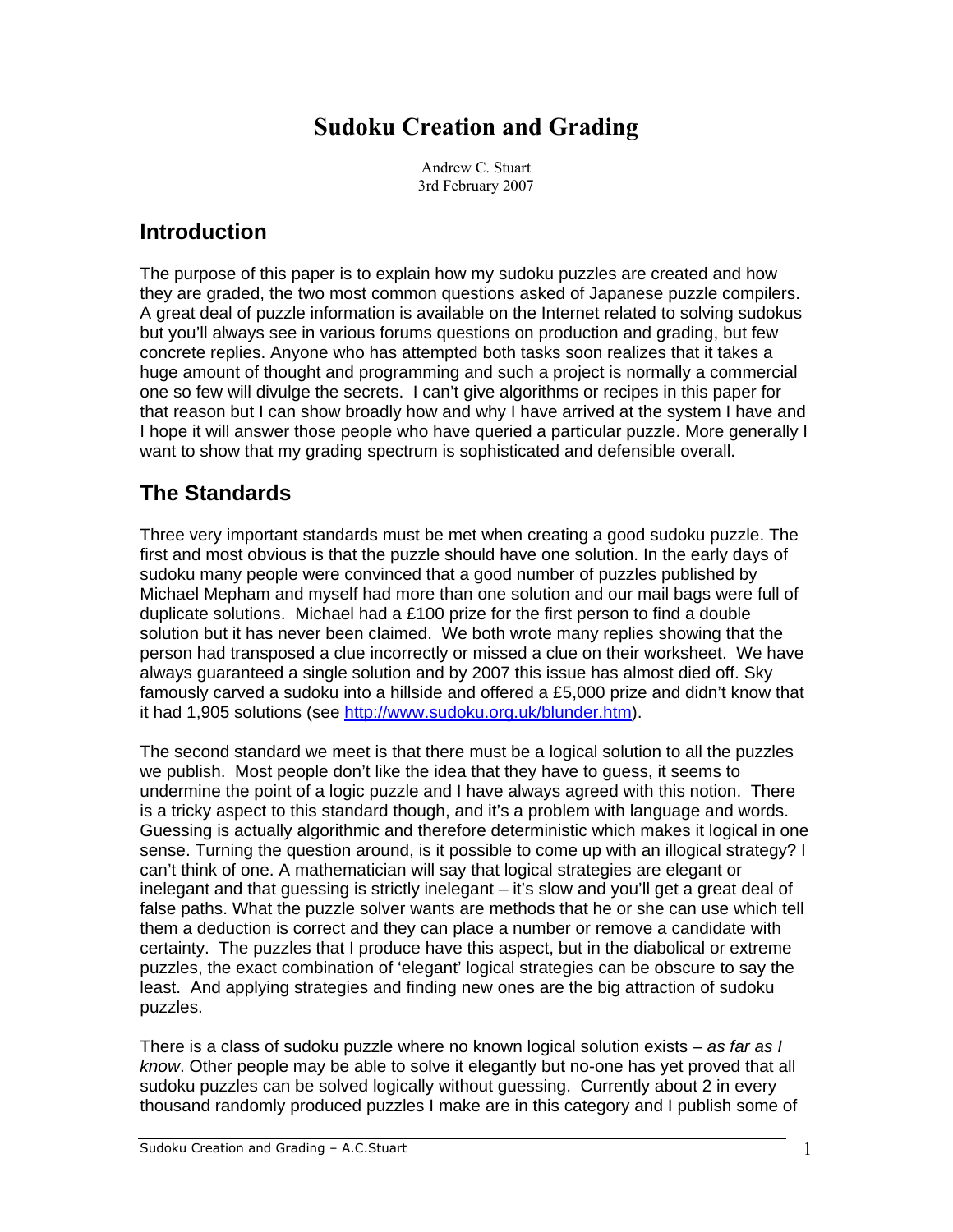these on various web sites. They are important for puzzle aficionados as they are the real coal-face of strategy development. Unless specifically requested, these are not given to newspapers or puzzle book publishers.

The third standard is an aesthetic one. All the puzzles should have some kind of symmetry, normally around the center. Clues should be distributed in a pleasing pattern. It is the case with my puzzles that occasionally one or two extra numbers are removed to make the puzzle ever so slightly harder – but ensuring there is still one solution. Some therefore have a slight asymmetry. I also insist that the average number of clues hangs around 28 and is never more than 32. I have seen some bad sudoku puzzles with half the grid filled in – and labeled 'hard'. It is possible to reduce the number of clues to 17 and still provide a spectrum of difficulty.

An interesting aside: A question on a forum asked whether it was essential that all the numbers be present in the initial clues. The answer is no, but at least eight of the nine numbers must be present. If there were only seven, for example the numbers 3 to 9, then all the 1s and all the 2s could be swapped around and you'd have a double solution. In a search of my library I discovered that 8% of puzzles had the characteristic of only having eight different numbers in the clues.

## **Creating a Sudoku Puzzle**

To create a puzzle one has to know what the solution is first. That means creating a filled in grid of numbers such that each number 1 to 9 occupies each row, column and box just once. There are a number of ways to fill a sudoku board. Some of the information on the Internet refers to the rules of Chinese Chess and how the King is pinned in a three by three box. I experimented with that early on. Since I was working on logical solving strategies from the start I applied solving methods to board filling. One simply seeds nine cells with 1 to 9 randomly. Then one solves the board – which at this initial stage means removing the candidates that can be seen by the first nine numbers. By iteratively placing a solution to a cell randomly on the board (provided it is permitted by the list of remaining possibles on that cell) and then re-solving from that point, one can quickly fill the board. A randomly placed solution will often cause a solve failure so a note is kept of failed numbers and one backtracks. Nine times out of ten a filled board can be quickly created by placing and solving.

This method works if one has a large set of logical strategies to help remove candidates and prevent unworkable numbers being placed. I don't include so-called 'uniqueness' strategies that depend on a single solution in the tests since the board won't have a single solution until it is near-filled.

Given a filled board I then start subtracting numbers to make the puzzle. To maintain symmetry either two or four numbers that are diagonally opposite each other must be removed at the same time. For the first twenty or so subtractions four numbers can be removed. Beyond that the chance of four numbers leaving a single solution puzzle get slimmer so two at a time are subtracted. A low target of 20 clues is set and by 30 the remaining numbers are tested individually to see if it can be removed safely. After each subtraction the puzzle is tested to see if it retains a single solution. If this fails the numbers are restored and a different quad, pair or single subtraction is tried. A cut off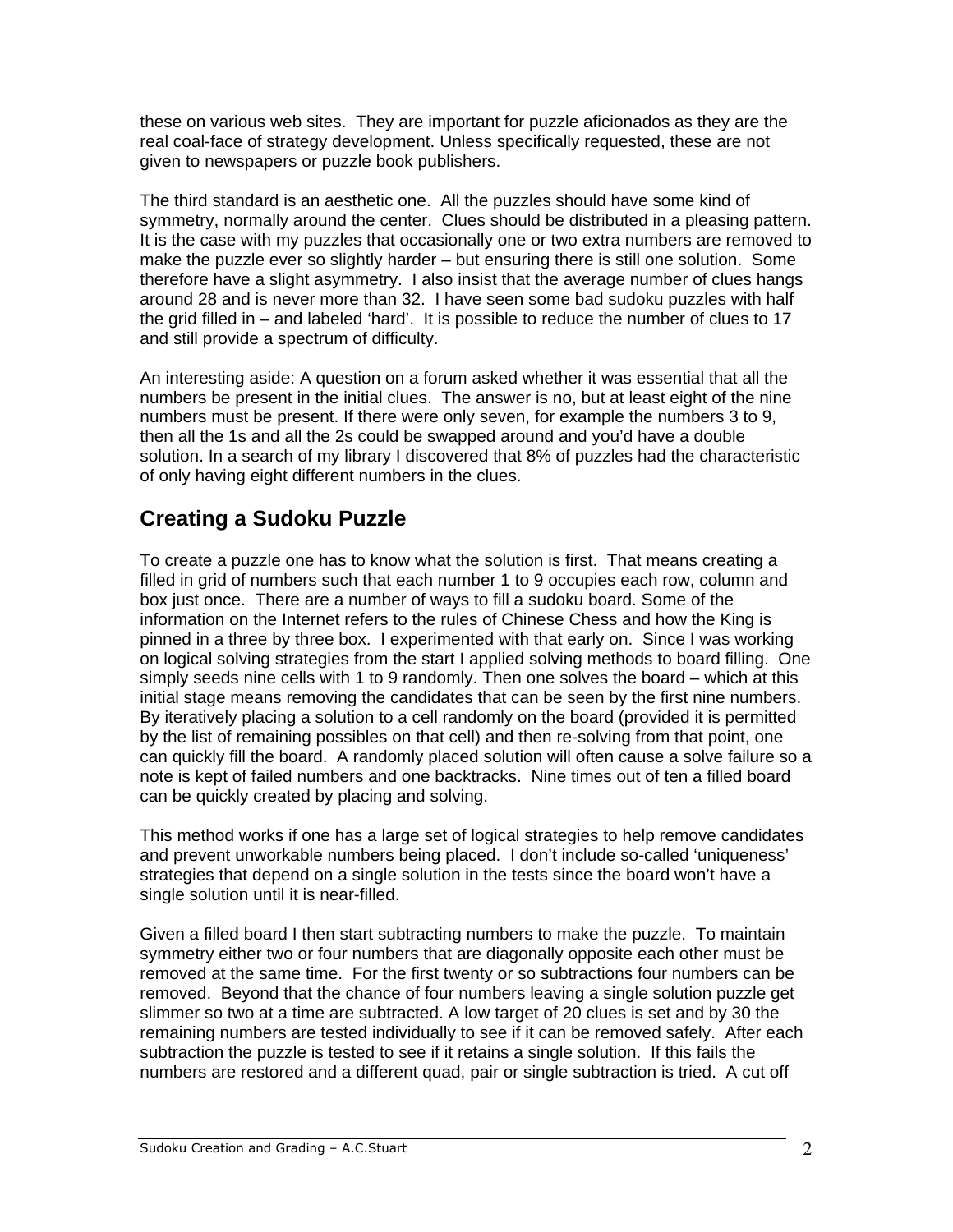limits these tests and over a large run I get a set of puzzles where the number of clues is a bell-curve centered on 28.

Testing for a single solution after each subtraction is that hard part. I use a brute force method based on an algorithm published on the Internet. I've improved this, swapping arrays for bit-wise integers, for example and increasing the run speed. It is very important that this test really does try and find every possible solution to a partial grid in a very short time. You can try this test on my web site – look for the yellow button that says "Solution Count" on my web site: http://www.scanraid.com/sudoku.htm.

After a puzzle has been created with the minimum number of clues and it meets the first and third standard described above, it has to be graded.

## **Grading a Sudoku**

Grading a sudoku is the greatest concern of the puzzle maker. If too many people disagree with your grades then you are clearly going to loose your audience. Everyone has different talents and different degrees of each talent so some puzzles will always be easier or harder for any two people. And some solvers might have a talent for pattern matching or guessing which short-cuts the logical method.

However, there are a number of useful pointers that help one to tackle the grading issue. Firstly, if, for example, there are ten squares which can be solved quite independently of each other then this puzzle is clearly easier – at that point, than a different puzzle where each solution replies on you getting the previous ones in a strict sequence. There is a metric of difficultly, therefore, to be gleaned purely by counting the opportunities to solve at all stages of the game. The eye and the mind can only cope with one opportunity and if it is seized, a number is placed, then the board needs to be re-checked to see the knock on effect. 'Bottlenecks' occur if there are few or only one chance to make a correct deduction and these make a more difficult puzzle.

The second metric is what kind of necessary strategy is required to identify an opportunity. A gentle puzzle, will for example, merely require the so-called 'eye balling' technique – simple looking for cells where only one number is possible. If you have to start jotting down notes to see where that a number might go then it is clearly a more difficult puzzle. Many strategies require you to know all the remaining candidates.

I have tested strategies against very large libraries of sudoku puzzles to find out which ones are frequent and which are obscure – last resort techniques if you will. I've also tested to see how many strategies will break through a bottleneck. Each strategy can be ranked by how hard they are to spot in real life, how often they are needed and how much damage they do (number of eliminations). There are many ways to gauge the usefulness of a given strategy. If scores and weights are carefully given to them we can get a tally from the whole solve route – a new metric of difficulty.

Combining the frequency of opportunity with the necessary strategies gives us a score. Exactly how these weights and factors are set and combined has been a matter of much work and some subjectivity. Is a type 3 Unique Rectangle easier to spot than a Type 1? How much should the weighting difference really be compared to their relative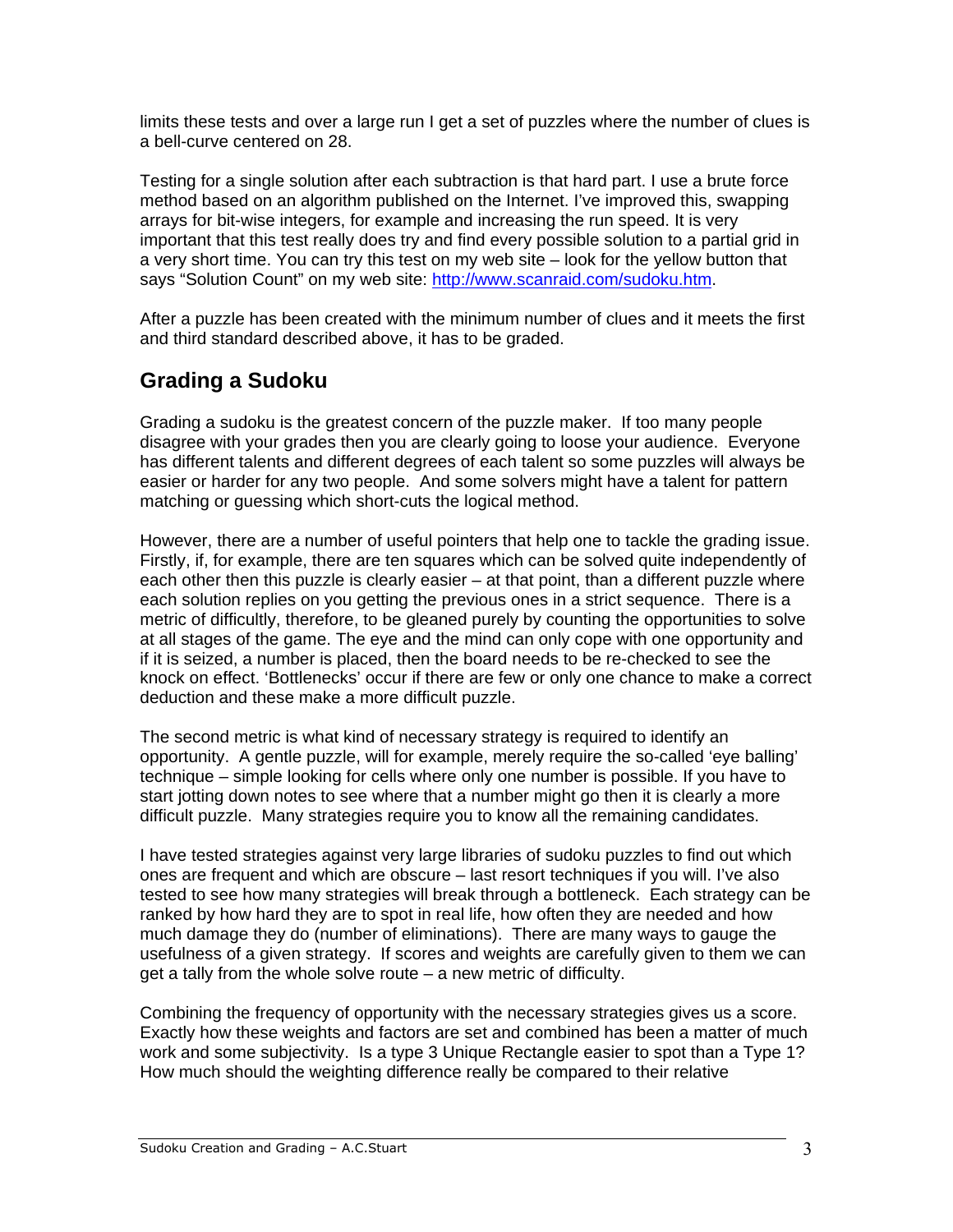usefulness? These are difficult questions and there are many of them and it requires a lot of statistical analysis.

Over a great number of puzzles a spectrum of difficulty is built up. Then it is a question of dividing that spectrum into grade bands. I currently have six bands. The pie graph in Figure 1 shows how any given set (normally in the tens of thousands) would be broken up into grades (1=easiest, 6=hardest). It reflects the notion that most randomly produced puzzles will be easy. There is a "long tail" of difficulty at the extreme end of the spectrum where rare sudoku puzzles will be extraordinarily difficult and have very high scores. Most puzzles will be clumped in the easier sextiles. *Figure 1* 





Some additional rules apply to grades as well. To be a Kids grade the puzzle cannot require any note taking – that is, simple eyeballing is all that is needed to solve the puzzle and there will be a high degree of 'opportunity'. To be a gentle all solutions can be shown to only require 'slice and dice' – simply that in one row or column or box there is only one solution. Moderates may require simple strategies as Naked and Hidden Pairs and Triples. Higher grades will entail more sophisticated strategies. Some sudokus are discarded because of certain unwanted features. For example, if a sudoku is plain sailing but then requires just one very hard strategy so get through a bottleneck it might have a high score and a high grade. But it would not be a satisfying puzzle as most of the board could be filled in trivially yet it could be labeled difficult.

|                           | $\mathbf 1$ | $\mathsf{2}\,$ | 3              | $\overline{\mathbf{4}}$ | 5 | $\boldsymbol{6}$ | $\overline{7}$ | 8              | 9 |  |  |
|---------------------------|-------------|----------------|----------------|-------------------------|---|------------------|----------------|----------------|---|--|--|
| $\boldsymbol{\mathsf{A}}$ | 4           |                |                | 7                       |   | 1                |                |                | 3 |  |  |
| $\sf B$                   |             |                | 5              |                         |   |                  | $\overline{2}$ |                |   |  |  |
| $\mathsf C$               |             | 6              |                |                         |   | 3                |                | 4              |   |  |  |
| D                         |             | 7              | 8              | 6                       |   |                  | 9              |                |   |  |  |
| $\mathsf E$               |             |                |                |                         | 5 |                  |                |                |   |  |  |
| F                         |             |                | 4              |                         |   | $\overline{2}$   | 1              | 8              |   |  |  |
| G                         |             | $\mathbf 1$    |                | 8                       |   |                  |                | $\overline{2}$ |   |  |  |
| H                         |             |                | $\overline{2}$ |                         |   |                  | 3              |                |   |  |  |
| $\big)$                   | 8           |                |                | $\overline{2}$          |   | 5                |                |                | 4 |  |  |
| Figure 2                  |             |                |                |                         |   |                  |                |                |   |  |  |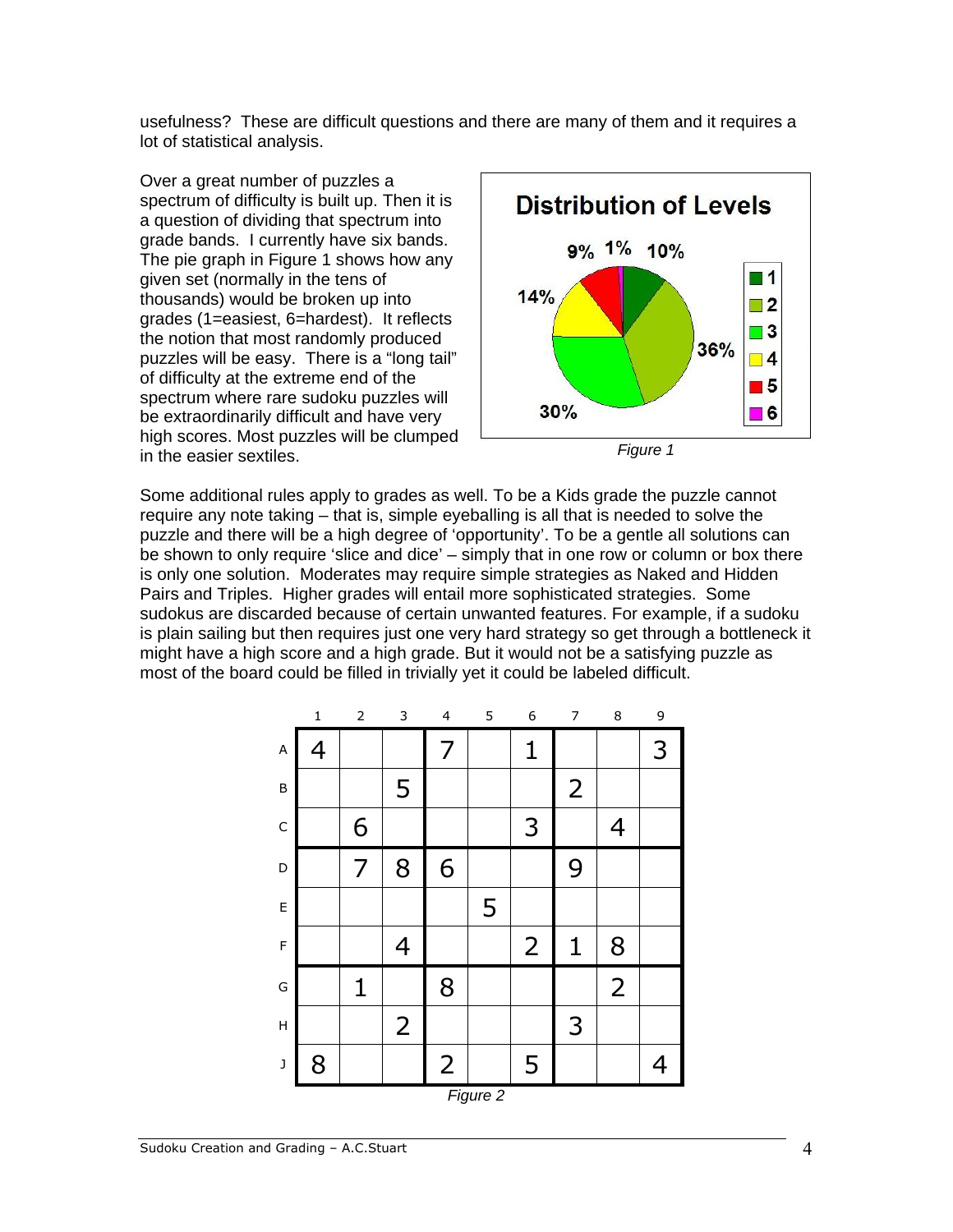Figure 2 is an example diabolical sudoku. To give a rough idea of how such a puzzle is graded consider the solve route in Appendix A. Each solution line – if it solves a whole cell, has two numbers in square brackets. The first number is the number of solved cells at that point (so it starts at 28 and finishes with 81). The second number is the 'game round'. Identical numbers here mean simultaneous solutions in that round. The lower the final number the more opportunities there were to solve. The calculations for this sudoku give me a score if 595 for the 'opportunities' to solve with an average of 2.3 solutions per round.

Score for Order: 595 Average Solving Rate: 2.34 per round

| Points where candidates are removed: |                      |       |       |         |          |             |
|--------------------------------------|----------------------|-------|-------|---------|----------|-------------|
| Points                               |                      | Cand  | Sol:  |         |          |             |
| Human Strategy                       | $\ddot{\cdot}$       | 7,    | 7,    | points: | 0        | 7           |
| Naked Singles                        | $\ddot{\cdot}$       | 381,  | 27,   | points: | 0        | 27          |
| Hidden Singles                       | $\ddot{\cdot}$       | 34,   | 17,   | points: | 68       | 34          |
| Naked Pairs                          | :                    | б,    | 1,    | points: | 12       | 2           |
| Hidden Pairs                         | :                    | 0,    | 0,    | points: | 0        | 0           |
| Naked Triples                        | :                    | $0$ , | 0,    | points: | 0        | 0           |
| Hidden Triples                       | $\ddot{\cdot}$       | $0$ , | $0$ , | points: | 0        | 0           |
| Naked Quads                          | :                    | 0,    | 0,    | points: | 0        | 0           |
| Hidden Quads                         |                      | 0,    | 0,    | points: | 0        | 0           |
| Intersection Removal                 | $\ddot{\phantom{a}}$ | 1,    | 0,    | points: | 5        | 0           |
| X-Wing                               | $\ddot{\cdot}$       | 0,    | $0$ , | points: | $\Omega$ | $\Omega$    |
| Sword-Fish                           | $\ddot{\cdot}$       | 0,    | 0,    | points: | 0        | 0           |
| Simple Colouring                     | :                    | 1,    | 1,    | points: | 20       | 20          |
| Y-Wings                              | :                    | 1,    | 0,    | points: | 25       | 0           |
| Avoidable Rectangle                  | $\ddot{\cdot}$       | 0,    | 0,    | points: | 0        | 0           |
| Multivalue X-Wing                    | $\ddot{\cdot}$       | $0$ , | $0$ , | points: | $\Omega$ | 0           |
| Jelly-Fish                           |                      | 0,    | 0,    | points: | 0        | 0           |
| X-Cycle                              | $\ddot{\cdot}$       | 0,    | 0,    | points: | 0        | 0           |
| Unique Rectangles                    | $\ddot{\cdot}$       | 0,    | 0,    | points: | 0        | $\mathbf 0$ |
| XYZ Wing                             |                      | 0,    | 0,    | points: | 0        | $\mathbf 0$ |
| XY-Chain                             | $\ddot{\cdot}$       | 1,    | 1,    | points: | 50       | 50          |
| Aligned Pair Exclusion               | :                    | 0,    | 0,    | points: | 0        | 0           |
| <b>BUG</b>                           | $\ddot{\cdot}$       | 0,    | 0,    | points: | 0        | 0           |
| Sue-de-Coq                           |                      | $0$ , | $0$ , | points: | 0        | 0           |
| Grouped X-Cycle                      | $\ddot{\cdot}$       | 0,    | 0,    | points: | 0        | 0           |
| Multi Colouring                      | :                    | 0,    | 0,    | points: | 0        | 0           |
| Empty Rectangles                     | $\ddot{\cdot}$       | 0,    | 0,    | points: | 0        | 0           |
| Forcing Chains                       | :                    | 0,    | 0,    | points: | 0        | 0           |
| Finned X-Wing                        | $\ddot{\cdot}$       | 0,    | $0$ , | points: | 0        | 0           |
| Finned Sword-Fish                    | $\ddot{\cdot}$       | 0,    | 0,    | points: | 0        | 0           |
| Guardian                             | $\ddot{\cdot}$       | 0,    | 0,    | points: | 0        | 0           |
| Almost Locked Sets                   |                      | 0,    | 0,    | points: | 0        | 0           |
| Death Blossom                        | $\ddot{\cdot}$       | 0,    | $0$ , | points: | 0        | 0           |
| Altern. Inference Chains             | :                    | 0,    | 0,    | points: | 0        | 0           |
| AIC with ALS                         | $\ddot{\cdot}$       | 0,    | 0,    | points: | 0        | 0           |
| Pattern Overlay                      | :                    | 0,    | 0,    | points: | 0        | 0           |
| Bowman Bingo                         | $\ddot{\cdot}$       | 0,    | 0,    | points: | 0        | 0           |
| Nishio                               | $\ddot{\phantom{a}}$ | 0,    | $0$ , | points: | 0        | $\Omega$    |

Final Score: 320 \* (595 / 1000) = 190 Scores are allotted to strategies used according to candidates removed and cell solved.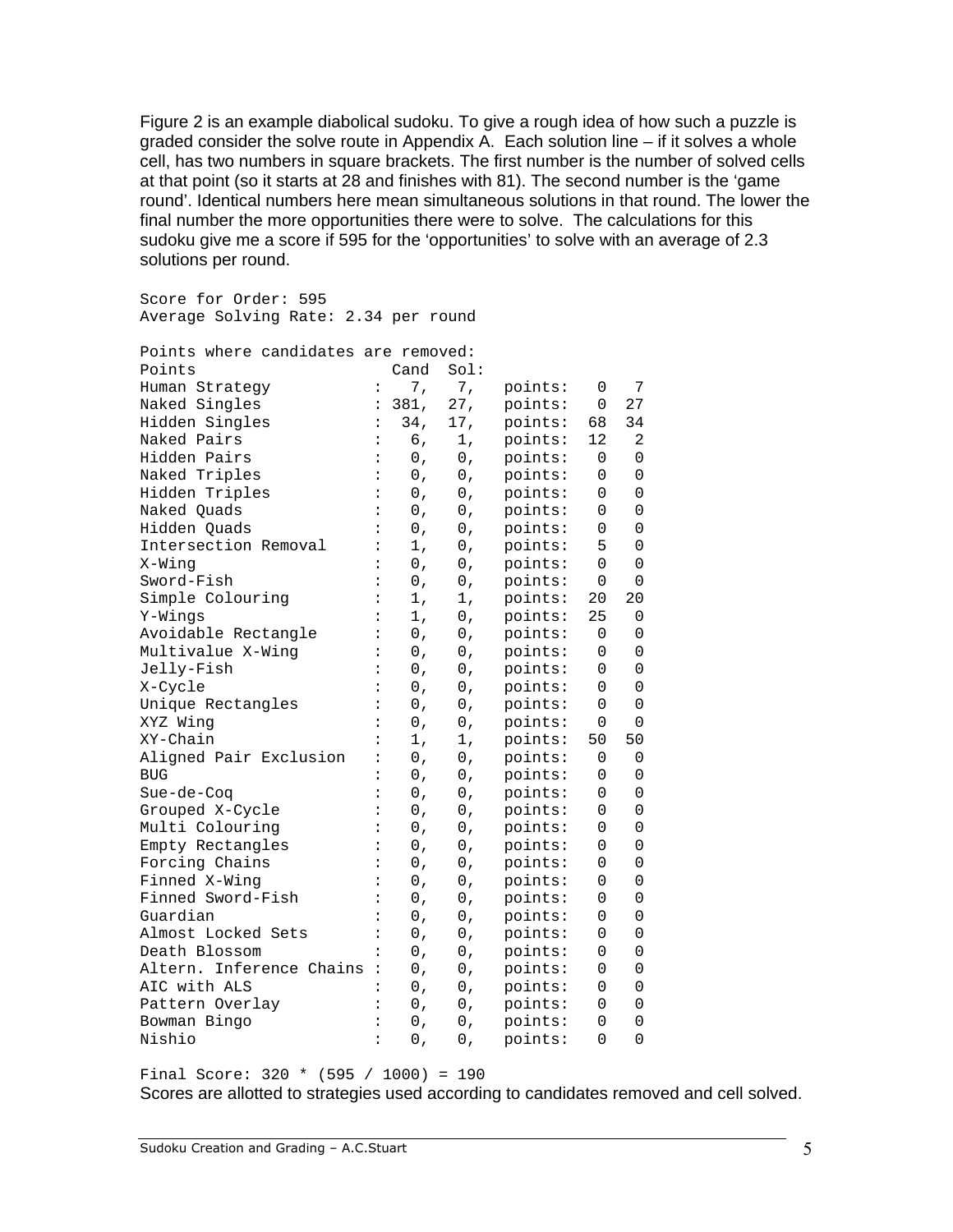All of these strategies are covered in my book "*Logic of Sudoku*". I have ordered them in what I perceive to be their rough order of complexity. This is subjective given any two strategies – especially when two strategies could perfectly well solve the same problem, but overall the complexity does increase as one goes down the list. This diabolical requires Simple Colouring, Y-Wings and XY-Chains – minimally, but I don't claim it is the only way to solve the puzzle but it is near optimal. Provided the rules are applied consistently an overall grading pattern can emerge.

I have ignored guessing as a strategy. This is because it is important to have a bench mark and guessing might short-cut a problem or it might hopelessly confuse a potential solution. My suspicion is that many puzzles which are accused of being easier or harder than the published grade have skipped some logic steps and good or bad hunches have been used. This will effect the outcome of the perceived difficulty.

## **A Statistical Measurement of Grading**

On the Daily Competition Sudoku on www.sudoku.org.uk - where we get 2000 to 3000 correct submissions each day, we're been very pleased that submitters have given us their times for solving. This helps us calibrate the puzzles. The results of this can be seen here:

http://www.sudoku.org.uk/solvetimes.htm (which has been updated to include about 330 days of puzzles).



Submitters are allowed to choose from the following time bands to say how long it took to solve the puzzle:

 $\epsilon$ =5,  $\epsilon$ =10,  $\epsilon$ =15,  $\epsilon$ =20,  $\epsilon$ =30,  $\epsilon$ =40,  $\epsilon$ =50,  $\epsilon$ =60,  $\epsilon$ =120,  $>120$ minutes

Note we also have a "Don't know" since many people stop and start or don't want to say and we can ignore such answers. Figure 3 shows the number of correct submissions for the 330 puzzles against each time period (1 to 10) and for each grade. We publish more moderates than others in a week so that line is higher.

Note that the daily competition uses only Gentle, Moderate, Tough and Diabolical so we have no statistics for Kids or Extremes.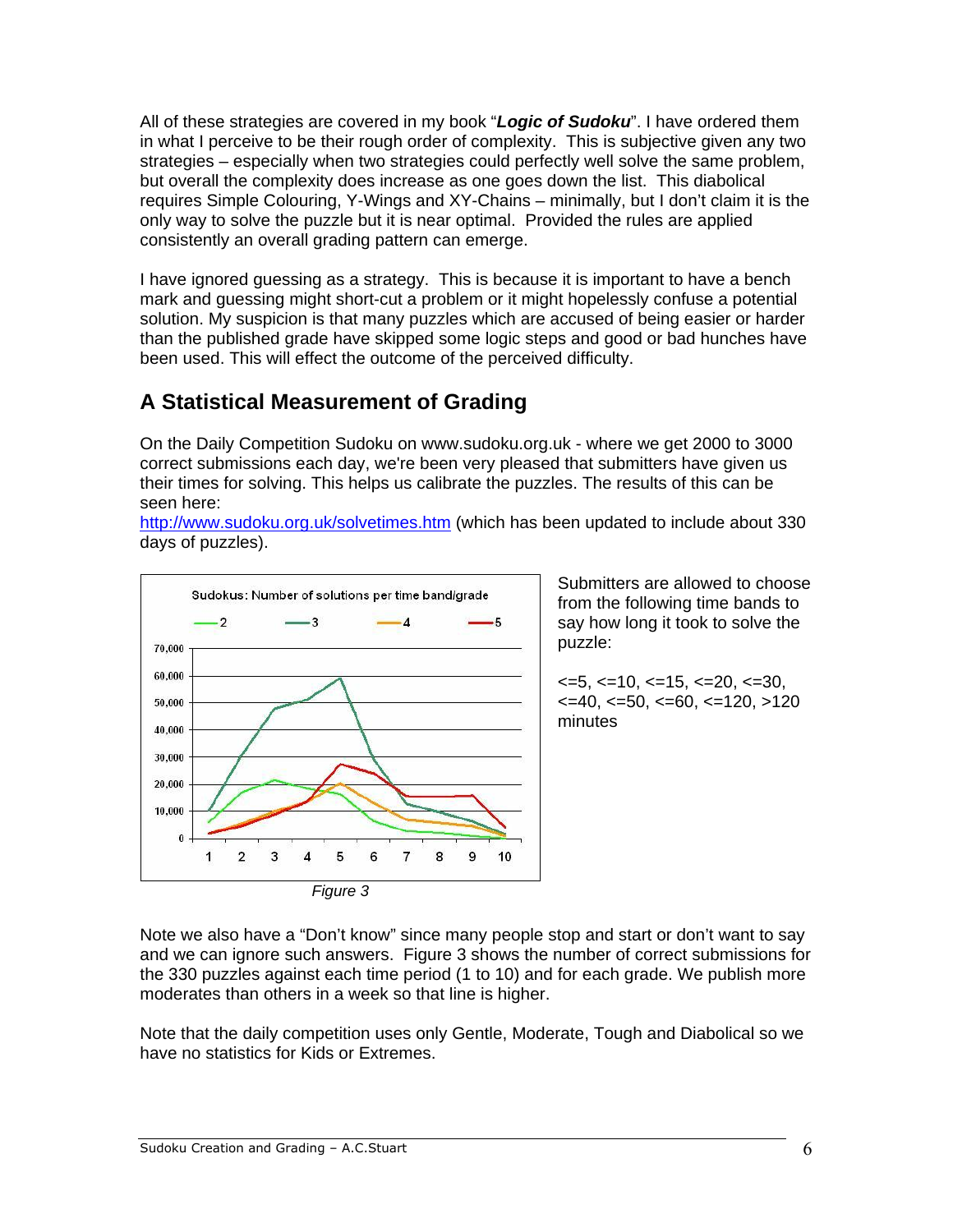

Sudokus: Solve Time by Time Band %  $\overline{2}$ ٠R -5 30  $25$ 20 15  $10$ 5  $\theta$  $\mathbf{1}$  $\overline{2}$ 3 6 7 8 9 10 Δ 5

If we plot the average time to solve each puzzle (remember there are about 2000-3000 to get an average from) we can form a histogram. The Figure to the left shows each grade coloured and the number of them for "minutes to solve" between 16 minutes and over 1 hour. Clearly the gentles are all being done in a short time and the diabolicals taking longer but over a larger time scale. Only the Tough's seem to have a spread suggesting they vary in difficulty the most.

If we normalize the grades and plot the first graph against time periods we can see a shift in difficulty against time band.



The same information but plotted differently shows that about 10% of solvers are struggling with gentles and 10% are finding some diabolicals easy. This is expected if we consider the wide range of puzzle solving talent possessed by the public at large.

*Figures 5 and 6*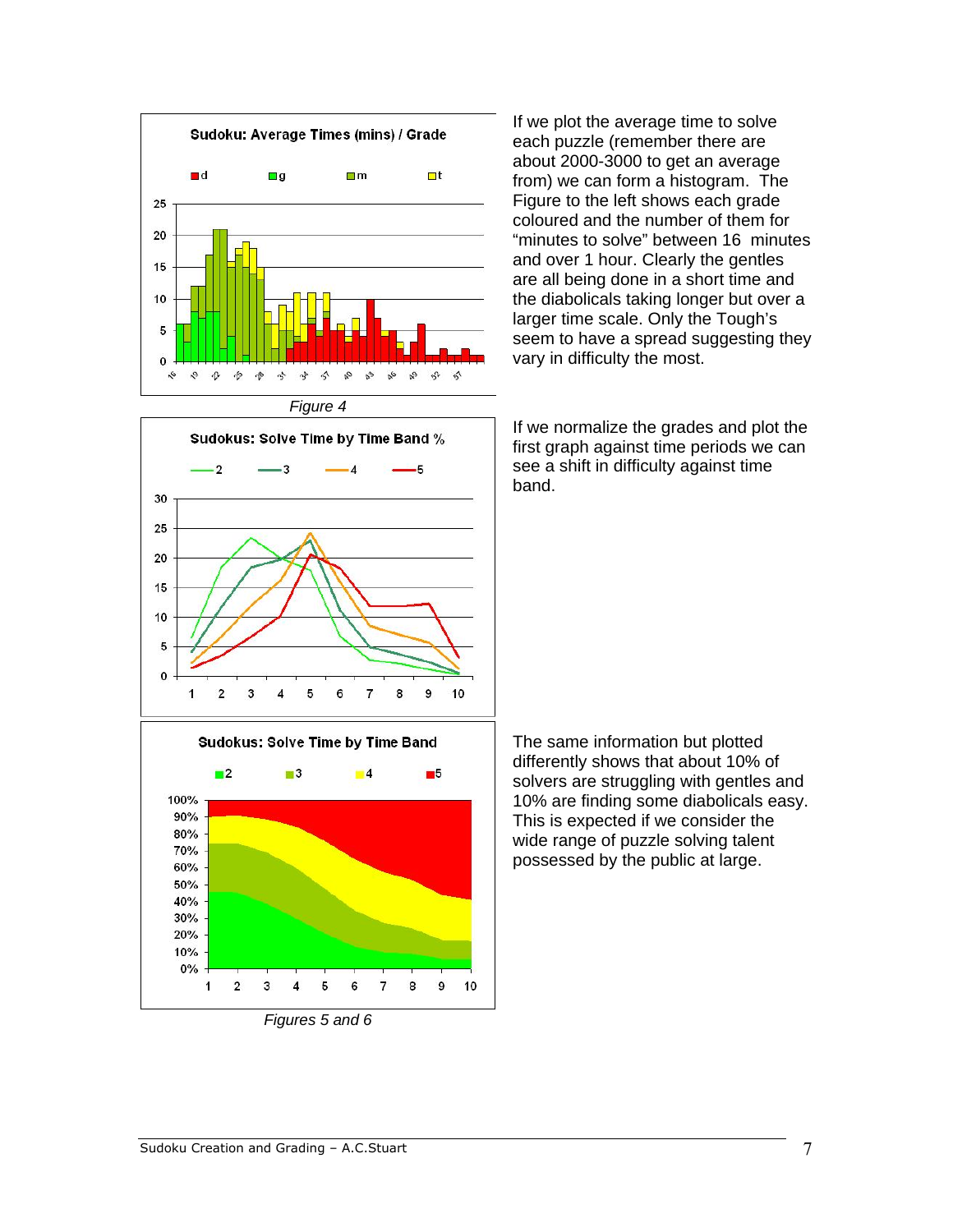

Jigsaw puzzles are derived from normal sudoku puzzles using the same techniques and we'd expect a similar spread of solve times. There are less submissions for these but more than enough to sample.

Jigsaw sudoku has an additional strategy not available to normal sudoku – the Law of Leftovers. It is weighted and factored into the game as part of the grading process. The programs used to make these puzzles in fact consider the normal sudoku to be a special, if boring, jigsaw shape so any changes to production or grading effect both variants equally.



Figure 8 shows the grade distribution for 6 x 6 sudokus. This interesting variant looks unassuming and if published it is normally aimed at children as an introduction to sudoku. Certainly, when making these 69% are trivial. But the "long tail" effect means that a few in a thousand are extremely difficult and require some of the most advanced techniques known. The 0% for the extremes belies the fact that several hundred extreme grade 6x6 were produced in a batch of 150,000.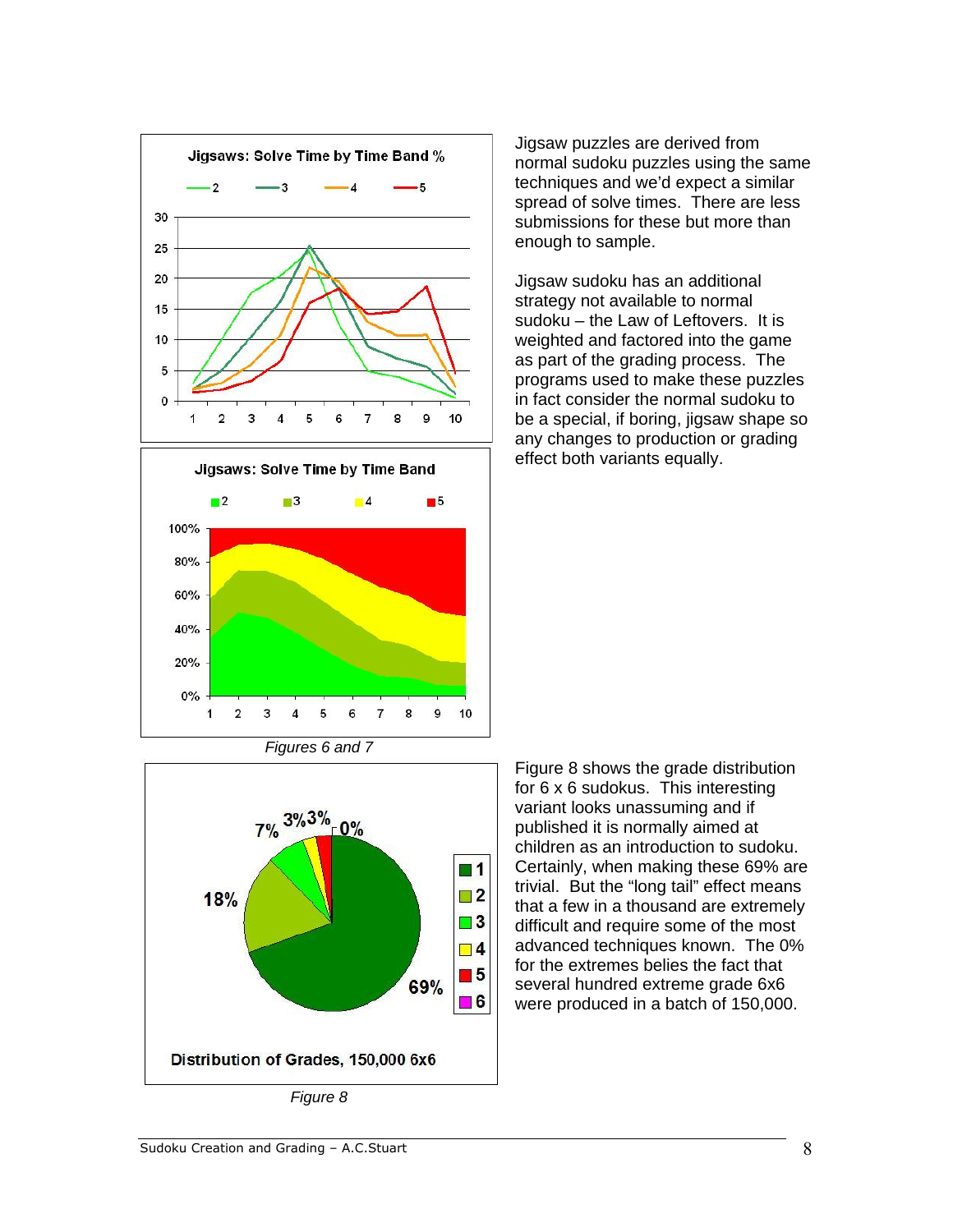## **Killer Sudoku**

Killers are immensely fun and often very difficult puzzles. The same applies to their creation. To begin with a filled sudoku board must be created. If that is done then a set of cages are created and overlaid on the board. Cage creation is an art in its own right and my method is sufficiently efficient that I can create different random cage grids for every puzzle, never repeating one. Some cage grids are discarded – for example if there are too many 2-cages (pairs) or if there are too many single cages (which are useful for gentle and moderate Killers but not suitable for higher grades.

I adhere to the convention that cages cannot contain the same solution number. Imagine a dog-legged cage that spanned three boxes. It is possible for cells at both ends of the cage to be the same. If this occurs then the cage is discarded as well. Given a cage grid we automatically get the clues which are merely the sum of the solutions for each cage. Now, a Killer does not have any starting clues (unless it is an easy one) so the scoring has to be derived from all the normal sudoku rules and strategies plus the additional 'opportunities' and strategies specific to Killer cages. Specifically we are interested in cage combinations (such as a 2-cage with the value of 3 – the two cells must contain 1 and 2) and how this restricts the cell candidates. I distinguish between cages that have only one combination (such as a 4-cage with value  $10 -$  it can only be  $1/2/3/4$ ) from others that have more possibles that cells in the cage. A human solver will always identify those cages that have a restricted set that matches the number of cells. Other strategies that whittle down the candidates are "innies and outies" and cage splitting. These have been weighted and factored into the grading process.

#### **Conclusion**

I hope I've given a flavour of what goes into sudoku puzzle production and how much care goes into calibrating them and keeping them up to date. Since 2005 when I could solve only 80% of puzzles to the point now where I can solve 99.98% the puzzles have got steadily harder. Purely because more is understood about them and new strategies have opened doors to myself, as a creator, as well as the solver. Difficulty creep also keeps up with the pace of demand as regulars expect a greater challenge.

If you were skeptical I hope I've addressed your concerns. I'm always interested in solvers feedback and I can be emailed at andrew@scanraid.com (although I can't promise to reply to every email but I'll do my best).

For a demonstration of logical strategies I suggest starting with my own solver at http://www.scanraid.com/sudoku.htm which has links to strategy documentation. There is also a Jigsaw Solver as well. On that solver I have ordered the strategies into groups roughly suggesting the grade where they could be called upon. A great deal of interesting discussion can be read on the main sudoku forums as www.sudoku.org.uk and www.sudoku.com. Do feel free to contribute your ideas and experiences as well.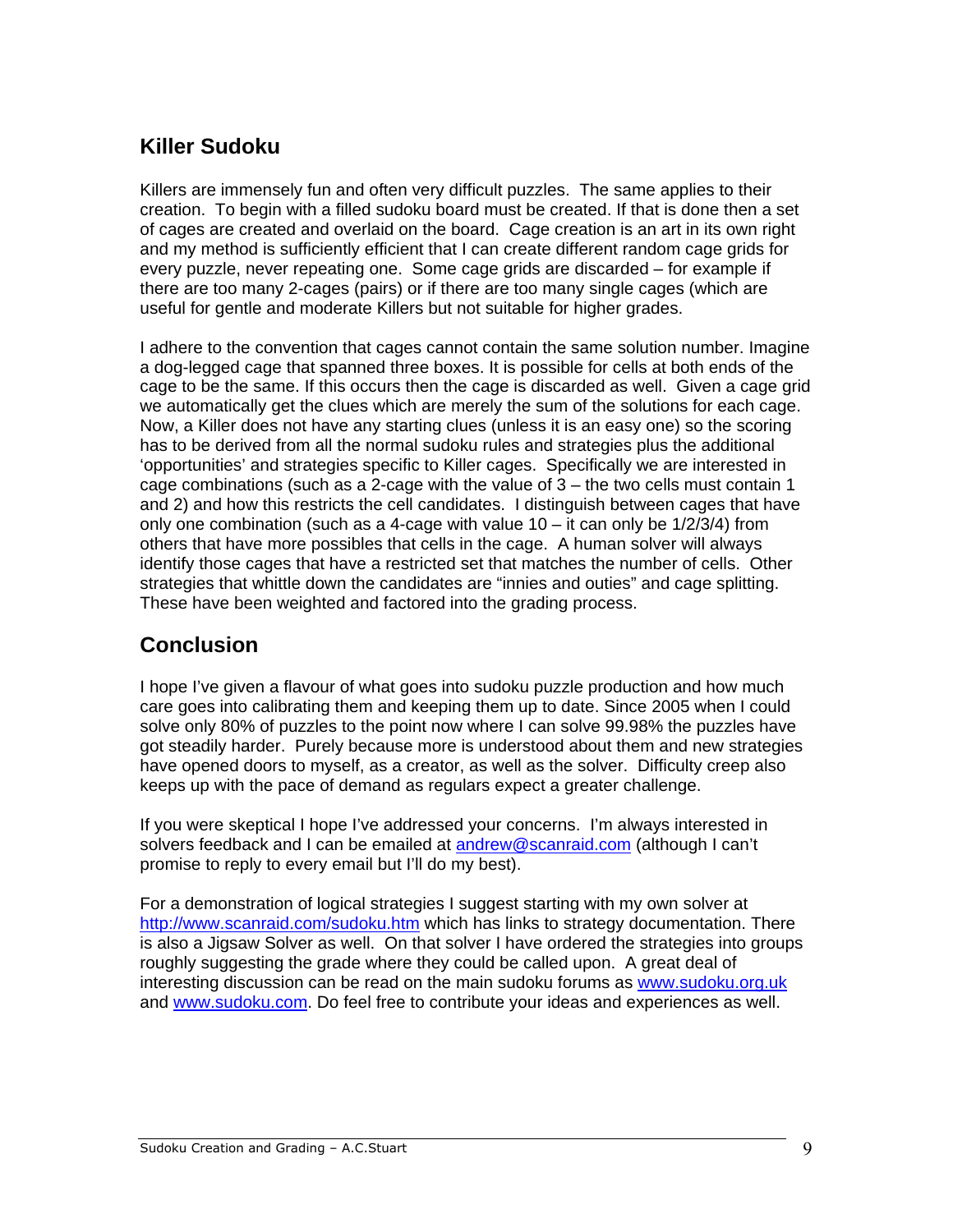#### **Appendix 1**

Solve Route for Diabolical Example

```
[28, 1] SINGLE candidate 9 changed to SOLUTION at A3
[29, 1] SINGLE candidate 4 changed to SOLUTION at D6 
      Single occurrence of 4 found at E7 in row/column/box, 2 candidates removed 
     Single occurrence of 4 found at G5 in row, 4 candidates removed
     Single occurrence of 4 found at H2 in column/box, 2 candidates removed
    Single occurrence of 5 found at C4 in column/box, 1 candidates removed
    Single occurrence of 5 found at F2 in column, 2 candidates removed
    Single occurrence of 8 found at E6 in row/box, 2 candidates removed<br>Single occurrence of 8 found at H9 in row/box, 5 candidates removed
    Single occurrence of 8 found at H9 in row/box,
[30, 2] SINGLE candidate 5 changed to SOLUTION at C4 
[31, 2] SINGLE candidate 8 changed to SOLUTION at E6
[32, 2] SINGLE candidate 4 changed to SOLUTION at E7 
[33, 2] SINGLE candidate 5 changed to SOLUTION at F2 
[34, 2] SINGLE candidate 4 changed to SOLUTION at G5 
[35, 2] SINGLE candidate 4 changed to SOLUTION at H2 
[36, 2] SINGLE candidate 8 changed to SOLUTION at H9 
     Single occurrence of 3 found at J5 in box, 4 candidates removed
      Single occurrence of 4 found at B4 in row/column/box, 1 candidates removed 
     Single occurrence of 7 found at F5 in box, 2 candidates removed
[37, 3] SINGLE candidate 4 changed to SOLUTION at B4
[38, 3] SINGLE candidate 7 changed to SOLUTION at F5
[39, 3] SINGLE candidate 3 changed to SOLUTION at J5 
[40, 4] SINGLE candidate 1 changed to SOLUTION at D5
[41, 4] SINGLE candidate 6 changed to SOLUTION at F9
[42, 4] SINGLE candidate 9 changed to SOLUTION at J2
     Single occurrence of 1 found at H4 in column/box, 1 candidates removed
     Single occurrence of 1 found at J8 in row, 2 candidates removed
[43, 5] SINGLE candidate 1 changed to SOLUTION at H4 
[44, 5] SINGLE candidate 1 changed to SOLUTION at J8 
      NAKED PAIR (Box 4,D1/E2 2/3), removing 2/3 from E1 
    NAKED PAIR (Box 4, D1/E2 2/3), removing 3 from E3
      NAKED PAIR (Box 4,D1/E2 2/3), removing 3 from F1 
[45, 6] SINGLE candidate 9 changed to SOLUTION at F1
[46, 7] SINGLE candidate 3 changed to SOLUTION at F4
[47, 8] 9 is the only possible number in E4 
     Single occurrence of 3 found at G3 in column, 2 candidates removed
[48, 9] SINGLE candidate 3 changed to SOLUTION at G3 
      SINGLES CHAIN (Type 1): Removing 9 from B6 
[49,10] SINGLE candidate 6 changed to SOLUTION at B6 
     Single occurrence of 6 found at H5 in column/box, 1 candidates removed
[50,11] SINGLE candidate 6 changed to SOLUTION at H5 
     Single occurrence of 6 found at A8 in column, 1 candidates removed
[51,12] SINGLE candidate 6 changed to SOLUTION at A8 
    Single occurrence of 5 found at A7 in row/box, 1 candidates removed<br>Single occurrence of 8 found at C7 in column/box, 1 candidates removed
     Single occurrence of 8 found at C7 in column/box,
[52,13] SINGLE candidate 5 changed to SOLUTION at A7 
[53,13] SINGLE candidate 8 changed to SOLUTION at C7 
     NAKED PAIR (Box 9,G7/J7 6/7), removing 7 from G9 
     NAKED PAIR (Box 9,G7/J7 6/7), removing 7 from H8 
     Y-WING 7 taken off B1 - using B8 H8 H1 
     POINTING PAIR: Between Box=1 and Row=3: 7 taken off C9 
     XY CHAIN length=4, 3 taken off E2, chain ends: B2 and E8 
[54,14] SINGLE candidate 2 changed to SOLUTION at E2 
[55,15] SINGLE candidate 8 changed to SOLUTION at A2 
[56,15] SINGLE candidate 3 changed to SOLUTION at D1 
[57,15] SINGLE candidate 7 changed to SOLUTION at E9 
[58,16] SINGLE candidate 2 changed to SOLUTION at A5 
[59,16] SINGLE candidate 1 changed to SOLUTION at B1
```